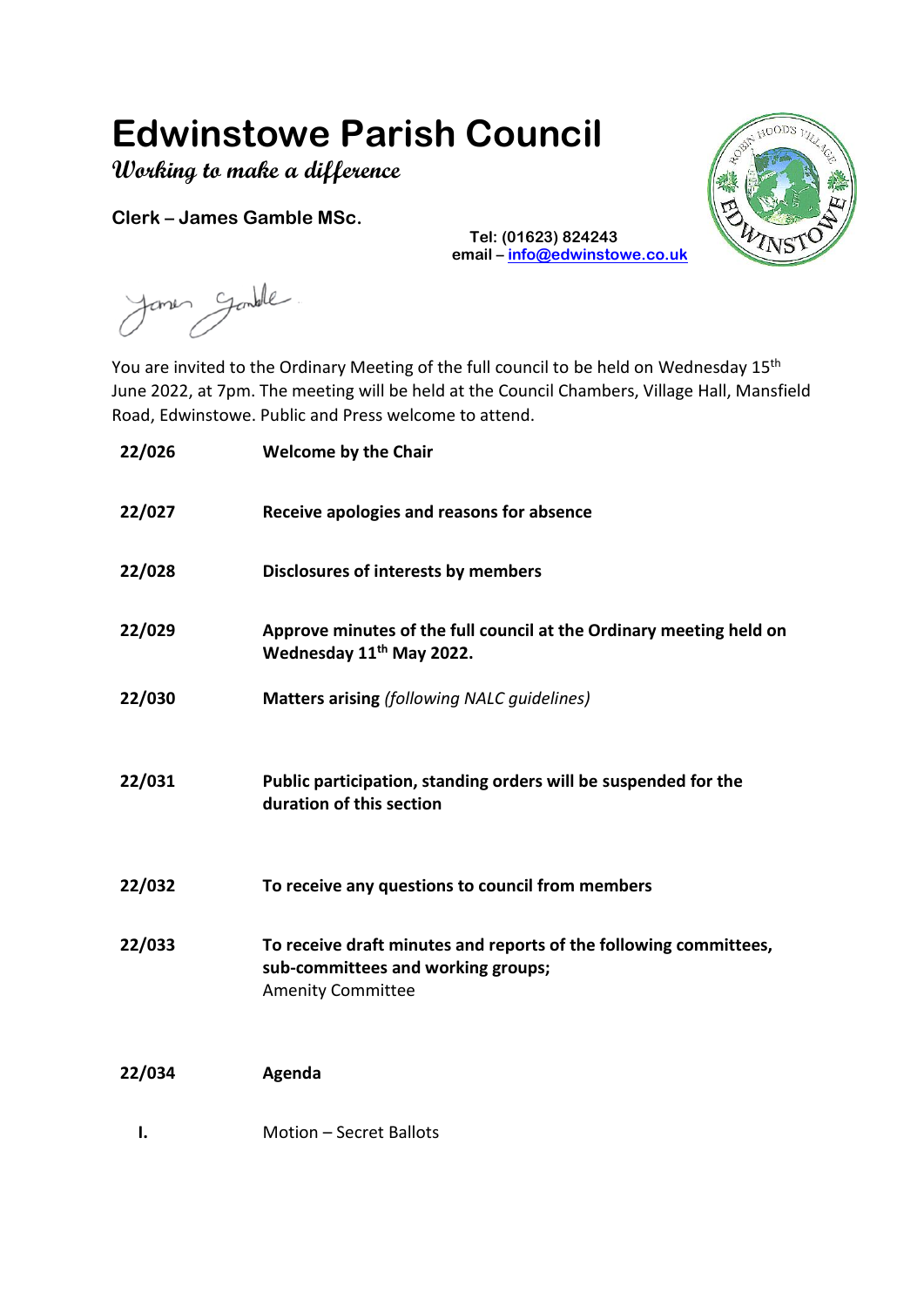Edwinstowe Parish Council is committed to openness and transparency. Councillors agree that as an important level of local government, we are accountable for our votes and members will not use secret ballot or any other method that allows councillors to hide their vote from public scrutiny.

Proposed by Councillor Karen Peck

Seconded by Councillor Alison Troop

**II.** Motion – Business Loan

I am formally proposing that Edwinstowe Parish Council applies for a business loan of £80,000 (Eighty thousand pounds) to be repaid over 5 years (or sooner).

I consider that this sum will enable the Parish Council to press forward with key capital projects whilst seeking, and securing, funding elsewhere. At present, a number of projects have stalled whilst agreed (or confidently anticipated) funding is awaited. In the meantime, contract costs are set to soar as a result of unprecedented materials cost inflation.

Proposed by Councillor Clive Parkin

Seconded by Councillor Celia Brooks

**III.** Motion – Amenity Committee Terms of Reference

In line with Standing Orders 4(d)

It is proposed that the Terms of Reference for the Amenities Committee, as presented to the Amenities Committee meeting of June 7th 2022 be accepted formally by the Parish Council. It is further proposed that the format be used as the standard format for Terms of Reference for all Committees.

To this end Terms of Reference for Human Resources and Finance Committees, as sent with the agenda for the June 2022 meeting of the Council, be formally accepted.

Proposed by Councillor Celia Brooks

Seconded by Councillor Clive Parkin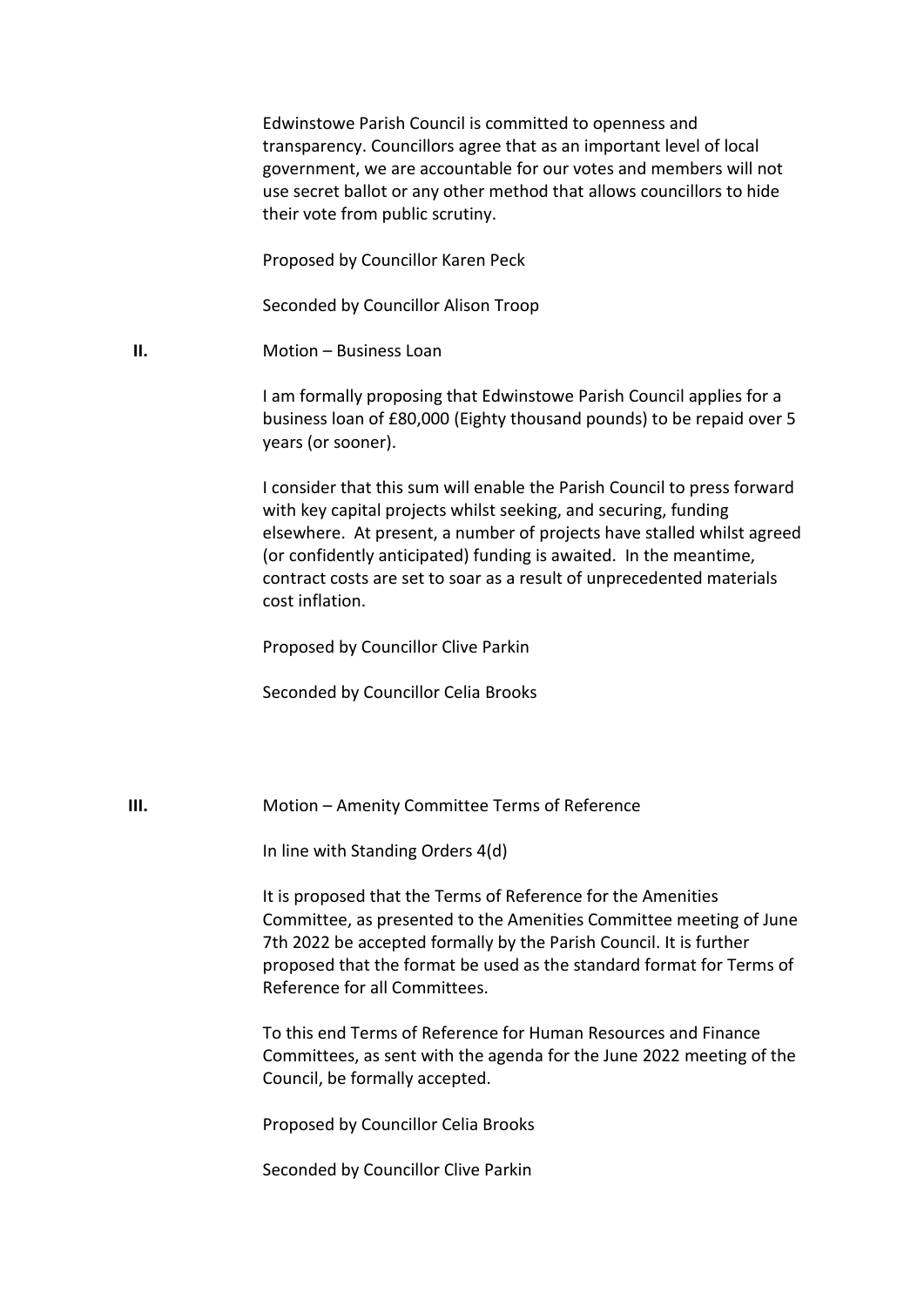**IV.** Motion – amendments to Standing Orders Finance / Filming Public Meetings

> It is proposed that the Finance regulations 3.5 and 3.6 now read as follows:

#### Regulation 3.5

The Parish Clerk may authorise expenditure of up to £1,000 for any specific item, contract or service provided that such expenditure is in accordance with Council policy and procedures and is reported, retrospectively, to the next meeting of the Finance Committee or Council.

#### Regulation 3.6

The Parish Clerk may authorise expenditure of up to £1,000 for any specific item, contract or service within the remit of that post, provided such expenditure is in accordance with Council policy and procedures and is reported, retrospectively, to the next meeting of the appropriate working group and/or the Finance Committee or Council.

It is further proposed that the following amendment be added to the Filming of Public Meetings policy:

It is confirmed that audio recordings of meetings held by the Parish Council will not be kept once the written minutes of a meeting are accepted as the true and correct record of a meeting. Anyone other than the Clerk who records a meeting will be notified that such recordings have no legal standing once written minutes have been accepted.

Proposed by Councillor Celia Brooks

Seconded by Councillor Chrissie Ayre

- **V.** Completed S106 application forms
- **VI.** Completed Grant applications
- **VII.** New Website

### **VIII.** Bowls Pavilion

- 1. Fitted Security sheeting and metal Door.
- 2. Architect Design
- 3. Asbestos Survey Report
- **IX.** Edwinstowe in Bloom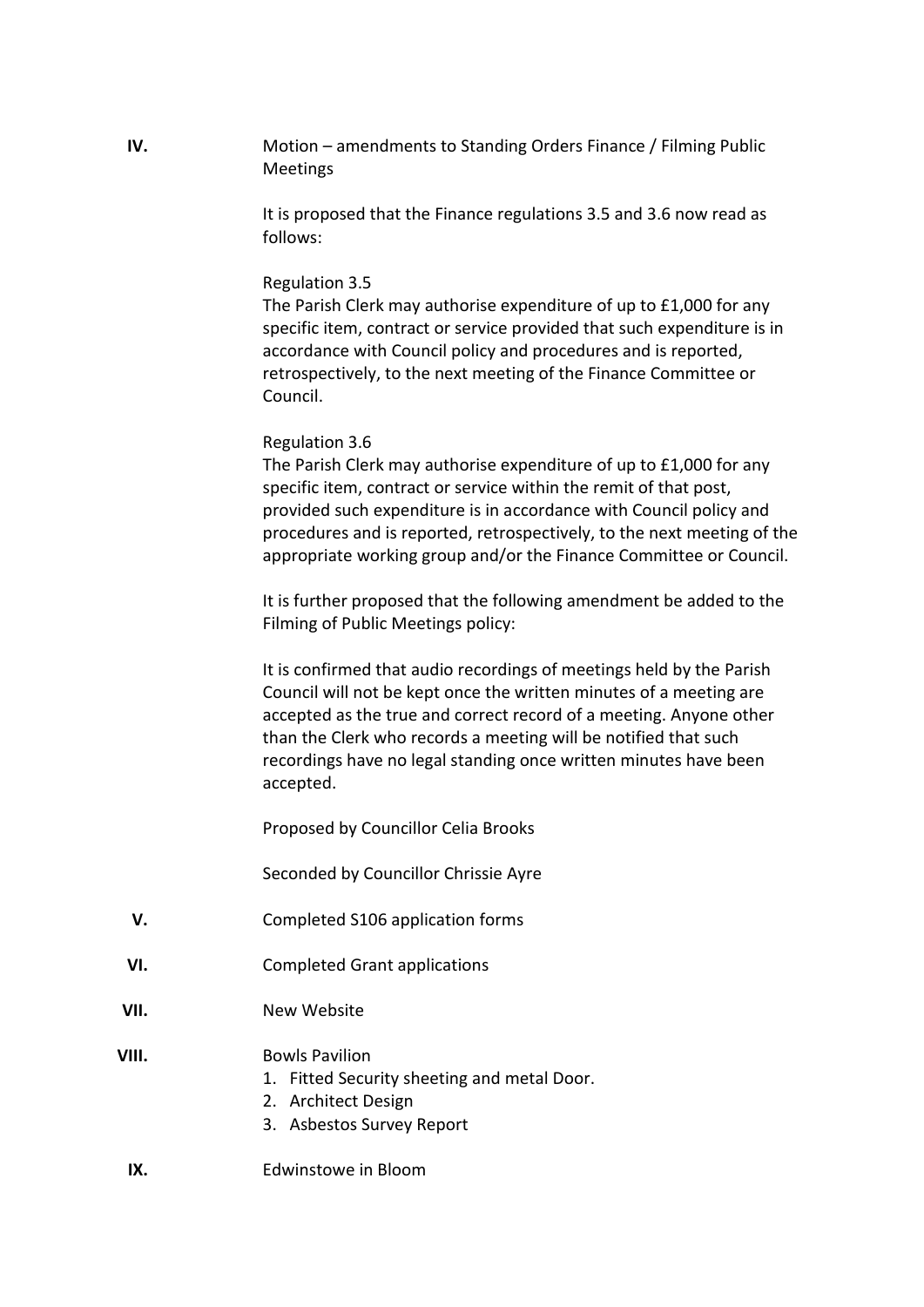|        | 1. BT Building Maintenance Works Progress<br>2. Woodhead Group Meeting<br>3. Sponsorship<br>4. Grants<br>5. Gateway Planters    |
|--------|---------------------------------------------------------------------------------------------------------------------------------|
| Х.     | <b>Hanging Baskets</b>                                                                                                          |
| XI.    | Jubilee Event Celebrations<br>1. Community Bunting<br>2. Jubilee Spinney - commemorative planting                               |
| XII.   | Events<br>1. Village Hall / Mansfield Road Car Park Summer Fayre<br><b>Edwinstowe Book Festival</b><br>2.<br>3. Tour of Britain |
| XIII.  | <b>AGAR</b>                                                                                                                     |
| XIV.   | Sherwood Levelling up Fund - Chairs update                                                                                      |
| XV.    | <b>New Staff Member</b>                                                                                                         |
| 22/035 | Correspondence                                                                                                                  |
| 1.     | <b>BOWE Radio - Patron</b>                                                                                                      |
| 2.     | NSDC - Tour of Britain                                                                                                          |
| 3.     | Sherwood Forest Trust - Major Oak Woodland Festival                                                                             |
| 4.     | Lord Richard Harrington                                                                                                         |
| 22/036 | Financial Matters (to be referred to the finance committee, if<br>necessary)                                                    |
| 22/037 | <b>Invoices for approval</b>                                                                                                    |

|      |       |                    | Amount      | incl |
|------|-------|--------------------|-------------|------|
| Date | Payee | <b>Description</b> | VAT         |      |
|      |       |                    | applicable) |      |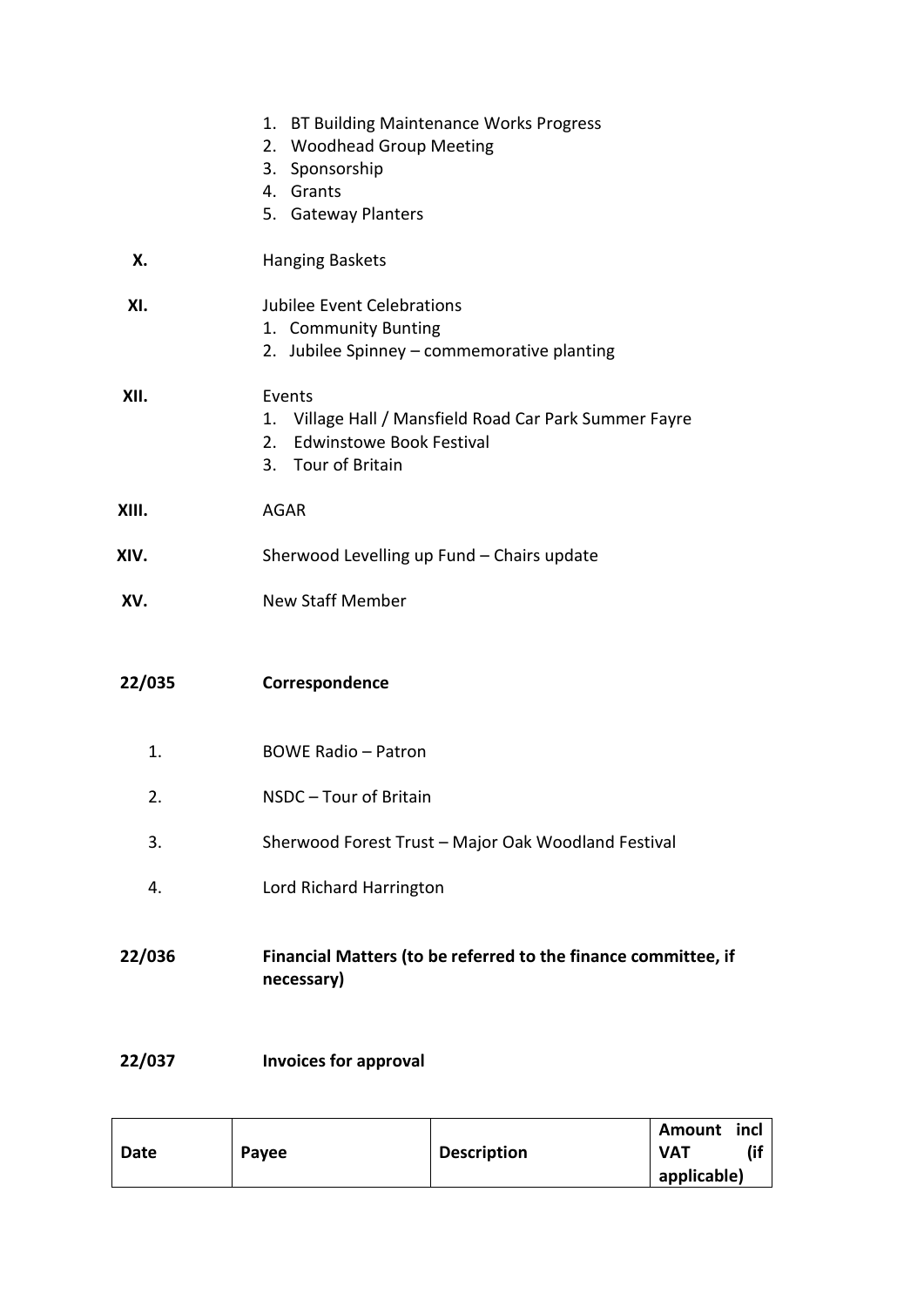| 06.5.2022 | <b>NSDC</b>                   | Dog Bin Collection       | £1,123.20  |
|-----------|-------------------------------|--------------------------|------------|
| 19.4.2022 | Arthur J Gallagher            | <b>Council Insurance</b> | £4,689.75  |
| 09.5.2022 | <b>JKE Website</b>            | Website                  | £ 600.00   |
| 13.5.2022 | <b>Secure Empty Property</b>  | <b>Pavilion Security</b> | £1,734.00  |
| 13.5.2022 | <b>NALC NOTTS</b>             | Annual Membership        | £866.70    |
| 20.5.2022 | <b>Wages</b>                  | <b>Salaries</b>          | £ 2,028.09 |
| 23.5.2022 | Pegasus Tree Care             | <b>Tree Surgery</b>      | £ 660.00   |
| 23.5.2022 | Arthur J Gallagher            | Vehicle Insurance        | £929.58    |
| 24.5.2022 | Mansfield Garden<br>Machinery | Service                  | £84.50     |
| 24.5.2022 | Mansfield Garden<br>Machinery | Inspection               | £20.00     |
| 01.6.2022 | <b>Bennett</b>                | <b>Hanging Baskets</b>   | £1,775.00  |
| 01.6.2022 | <b>Wages</b>                  | <b>Salaries</b>          | 4,006.95   |
| 06.6.2022 | Town & County                 | <b>Grass cutting</b>     | £1072.80   |

# **22/038 Direct Debits for approval**

| Date      | Payee                         | <b>Description</b>   | incl<br>Amount<br>(if<br><b>VAT</b> |
|-----------|-------------------------------|----------------------|-------------------------------------|
|           |                               |                      | applicable)                         |
| 11.5.2022 | <b>BT Group PLC</b>           | Telecoms             | £38.93                              |
| 17.5.2022 | Sage Global Services          | Payroll Software     | £20.40                              |
| 23.5.2022 | <b>Chapel Street Telecoms</b> | Telecoms             | £57.79                              |
| 23.5.2022 | <b>SSE Electricity</b>        | Carpark electrics    | £39.18                              |
| 26.5.2022 | <b>UK Fuels Ltd</b>           | Petrol/Diesel        | £103.01                             |
| 26.5.2022 | <b>ALD Automotive</b>         | Vehicle Lease        | £334.80                             |
| 30.5.2022 | Waterplus                     | <b>Water Charges</b> | £106.20                             |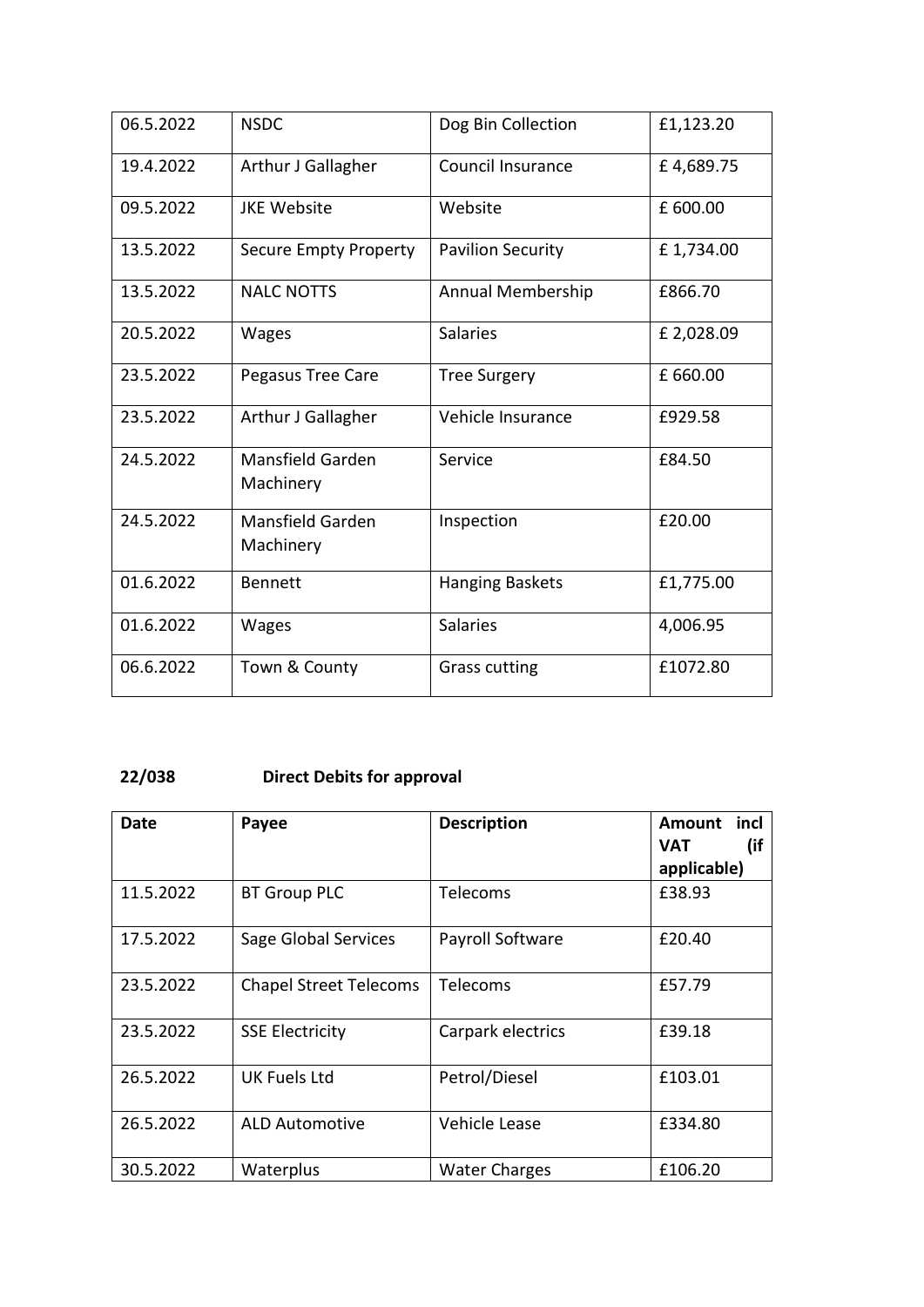| 01.6.2022 | <b>DVLA</b>         | Vehicle Tax      | £ 24.06 |
|-----------|---------------------|------------------|---------|
| 01.6.2022 | <b>NSDC</b>         | Carpark rates    | £58.00  |
| 01.6.2022 | <b>NSDC</b>         | Carpark rates    | £49.00  |
| 01.6.2022 | <b>UK Fuels Ltd</b> | Petrol/Diesel    | £36.29  |
| 08.6.2022 | <b>UK Fuels Ltd</b> | <b>Fuel Card</b> | £1.80   |
| 08.6.2022 | Waterplus           | Water charges    | £23.46  |
| 10.2.2022 | <b>BT Group PLC</b> | Telecoms         | £38.93  |

# **22/039 Income**

| 09.5.2022 | Cemetery        | £410.00 |
|-----------|-----------------|---------|
| 11.5.2022 | Allotment       | £30.00  |
| 16.5.2022 | Cemetery        | £25.00  |
| 17.5.2022 | Cemetery        | £945.00 |
| 20.5.2022 | Hanging Basket  | £180.00 |
| 20.5.2022 | Magazine        | £50.00  |
| 27.5.2022 | Magazine        | £50.00  |
| 31.5.2022 | Sponsorship     | £295.62 |
| 01.6.2022 | Cemetery        | £235.00 |
| 01.6.2022 | Sponsorship     | £200.00 |
| 06.6.2022 | Magazine        | £200.00 |
| 07.6.2022 | Hanging Baskets | £30.00  |
| 09.6.2022 | Magazine        | £50.00  |